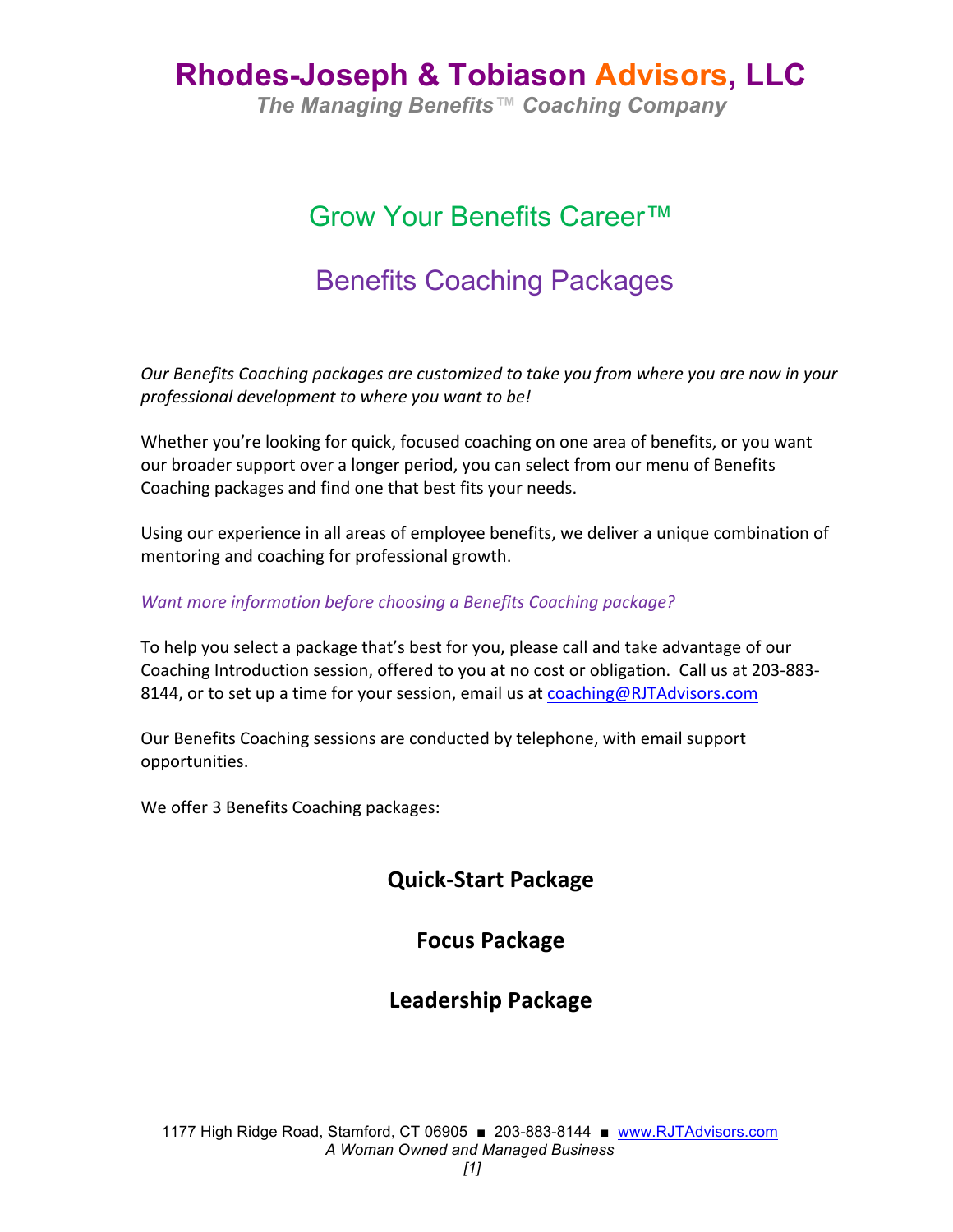# **Rhodes-Joseph & Tobiason Advisors, LLC**

*The Managing Benefits™ Coaching Company*

Benefits Coaching Quick-Start Package

Our Quick-Start package introduces HR and Employee Benefits professionals to the value of Benefits Coaching. These sessions can be tailored to employee benefits challenges or opportunities you identify.

This package is ideal if you have a highly focused employee benefits topic to work on. For example, if you've just been promoted with new benefits responsibilities, if you're planning your professional development, if your company is introducing a new benefits concept, or if you're managing the benefits issues in a business acquisition.

Package Features

- 2 Benefits Coaching phone sessions
- Free email support for the duration of the coaching sessions
- Sessions may be scheduled during the 2 months from the date of your first session
- Available one time for each professional

Your Investment - \$149

Benefits Coaching Focus Package

Once you've completed your Quick-Start package, you can continue with Benefits Coaching with on-demand, focused sessions. This package is designed for HR/Employee Benefits professionals looking for in-depth support for one or two employee benefits topics.

Package Features

- 2 Benefits Coaching phone sessions
- Free email support for the duration of the coaching sessions
- Sessions may be scheduled during the 2 months from the date of your first session

Your Investment - \$199

A 5% discount applies to the purchase of 2 or more Focus Packages.